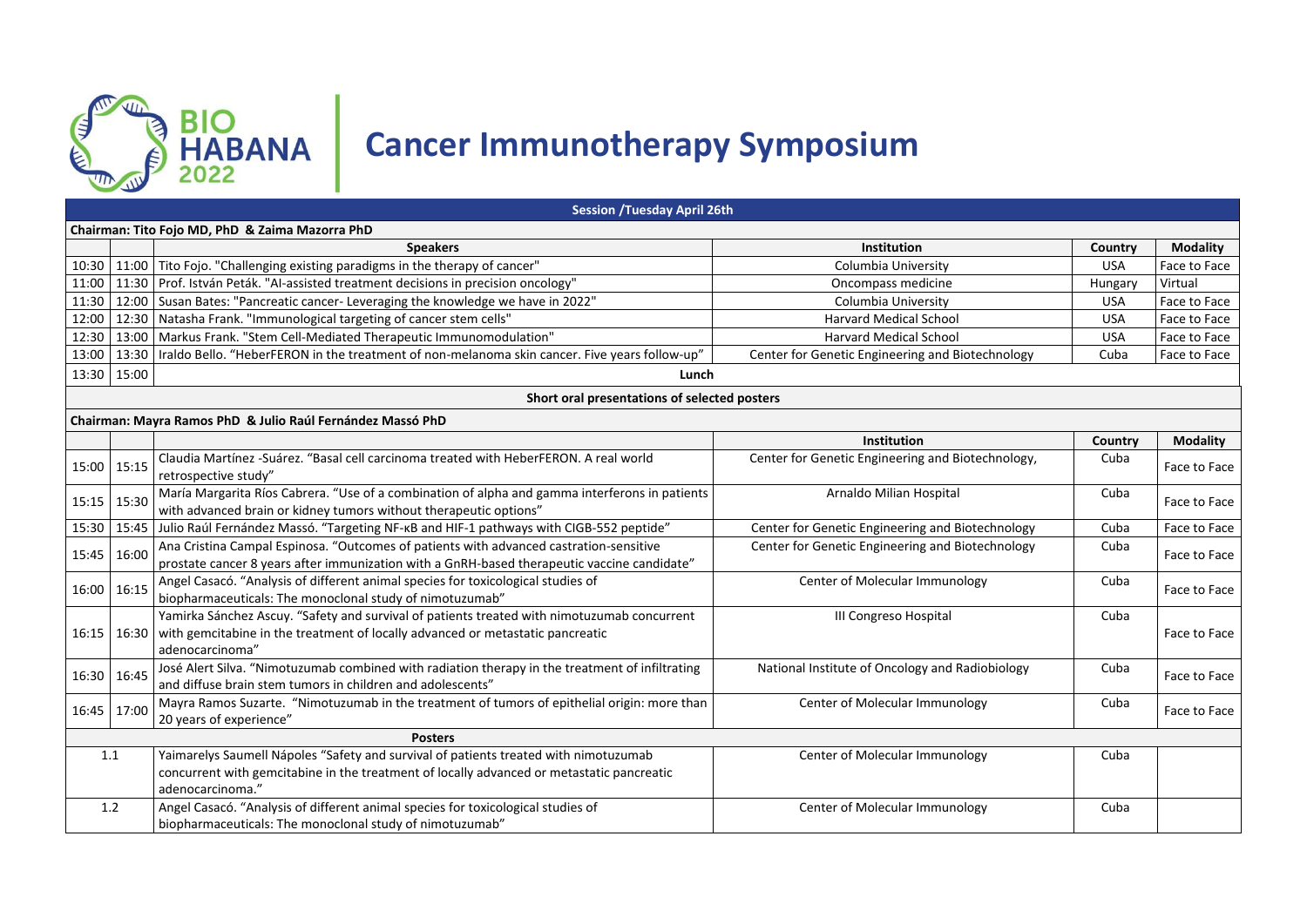| 1.3              | José Alert Silva. "Nimotuzumab combined with radiation therapy in the treatment of infiltrating<br>and diffuse brain stem tumors in children and adolescents"                         | National Institute of Oncology and Radiobiology                                   | Cuba |  |
|------------------|---------------------------------------------------------------------------------------------------------------------------------------------------------------------------------------|-----------------------------------------------------------------------------------|------|--|
| 1.4              | Mayra Ramos Suzarte. "Nimotuzumab in the treatment of tumors of epithelial origin: more than<br>20 years of experience"                                                               | Center of Molecular Immunology                                                    | Cuba |  |
| $1.5\phantom{0}$ | Mayelin Troche Concepcion "Efficacy and safety of Nimotuzumab in two clinical studies of non-<br>small cell lung cancer"                                                              | Center of Molecular Immunology                                                    | Cuba |  |
| 1.6              | Alexis Alvárez Lobaina "Treatment and survival of patients with melanoma at the National<br>Institute of Oncology and Radiobiology"                                                   | Center of Molecular Immunology                                                    | Cuba |  |
| 1.7              | Yanelda Garcia Vega "Immunotherapy of oncodermatological diseases"                                                                                                                    | Center of Molecular Immunology                                                    | Cuba |  |
| 1.8              | Claudia Martínez -Suárez. "Basal cell carcinoma treated with HeberFERON. A real world<br>retrospective study"                                                                         | Center for Genetic Engineering and Biotechnology                                  | Cuba |  |
| 1.9              | María Margarita Ríos Cabrera. "Use of a combination of alpha and gamma interferons in patients<br>with advanced brain or kidney tumors without therapeutic options"                   | Arnaldo Milian Hospital                                                           | Cuba |  |
| 1.10             | Julio Raúl Fernández Massó. "Targeting NF-KB and HIF-1 pathways with CIGB-552 peptide"                                                                                                | Center for Genetic Engineering and Biotechnology                                  | Cuba |  |
| 1.11             | Ana Cristina Campal Espinosa. "Outcomes of patients with advanced castration-sensitive<br>prostate cancer 8 years after immunization with a GnRH-based therapeutic vaccine candidate" | Center for Genetic Engineering and Biotechnology                                  | Cuba |  |
| 1.12             | María Mercedes Vázquez. "Active PharmacoSurveillance Study of HeberFERON® in Basal Cell<br>Carcinoma and COVID-19"                                                                    | Center for Genetic Engineering and Biotechnology                                  | Cuba |  |
| 1.13             | Belkis Romeu "CECMED Innovation Office: an initiative to promote the development of novel<br>biopharmaceutical products"                                                              | State Center for the Control of Drugs, Equipment and<br><b>Electronic Devices</b> | Cuba |  |

| <b>Session/ Wednesday April 27th</b>               |                                                      |                                                                                                                |                                                         |             |                 |  |  |
|----------------------------------------------------|------------------------------------------------------|----------------------------------------------------------------------------------------------------------------|---------------------------------------------------------|-------------|-----------------|--|--|
|                                                    | Chairman: Francesco Ferrucci MD PhD & Circe Mesa PhD |                                                                                                                |                                                         |             |                 |  |  |
|                                                    |                                                      | <b>Speakers</b>                                                                                                | <b>Institution</b>                                      | Country     | <b>Modality</b> |  |  |
| 09:00                                              |                                                      | 09:30   Franco Cavalli. "The role of immunotherapy in the treatment of malignant lymphomas"                    | Institute of Oncology of Southern Switzerland           | Switzerland | Face to Face    |  |  |
| 09:30                                              | 10:00                                                | Sattva S. Neelapu. "CAR T-cell therapy for lymphoma"                                                           | The University of Texas M.D. Anderson Cancer Center     | <b>USA</b>  | Virtual         |  |  |
| 10:00                                              | 10:30                                                | Kalet Leon. "Human IL-2 mutein for cancer immunotherapy"                                                       | Center of Molecular Immunology                          | Cuba        | Face to Face    |  |  |
| 10:30                                              | 11:00                                                | Christophe Massard. "From PD1/PDL1 to precision immunotherapy in early clinical trials"                        | Institute Gustave Roussy                                | France      | Virtual         |  |  |
| 11:00                                              | 11:15                                                | <b>Coffee Break</b>                                                                                            |                                                         |             |                 |  |  |
| 11:15                                              | 11:45                                                | Francesco Ferrucci. "Neoadjuvant ipilimumab/nivolumab in locally advanced melanoma: clinical                   | European Institute of Oncology                          | Italy       | Face to Face    |  |  |
|                                                    |                                                      | results and immunological biomarker's analysis"                                                                |                                                         |             |                 |  |  |
| 11:45                                              | 12:15                                                | Michael Olin. "Use of Single Peptide Checkpoint Inhibitor in the Treatment of Adult Recurrent<br>Glioblastoma" | University of Minnesota                                 | <b>USA</b>  | Face to Face    |  |  |
| 12:15                                              | 12:45                                                | Avery Posey. "Exploiting truncated O-glycosylation in tumours for immunotherapy"                               | University of Pennsylvania                              | <b>USA</b>  | Virtual         |  |  |
| 12:45                                              | 13:15                                                | Circe Mesa: "Changing the balance between good and bad myeloid cells using a Very Small Size                   | Center of Molecular Immunology/Innovative Immunotherapy | Cuba        | Face to Face    |  |  |
|                                                    |                                                      | Particles (VSSP)"                                                                                              | Alliance                                                |             |                 |  |  |
| 13:15                                              | 15:00<br>Lunch                                       |                                                                                                                |                                                         |             |                 |  |  |
| Short oral presentations of selected posters       |                                                      |                                                                                                                |                                                         |             |                 |  |  |
| Chairman: Tays Hernández PhD & Tania Carmenate PhD |                                                      |                                                                                                                |                                                         |             |                 |  |  |
|                                                    |                                                      |                                                                                                                | <b>Institution</b>                                      | Country     | <b>Modality</b> |  |  |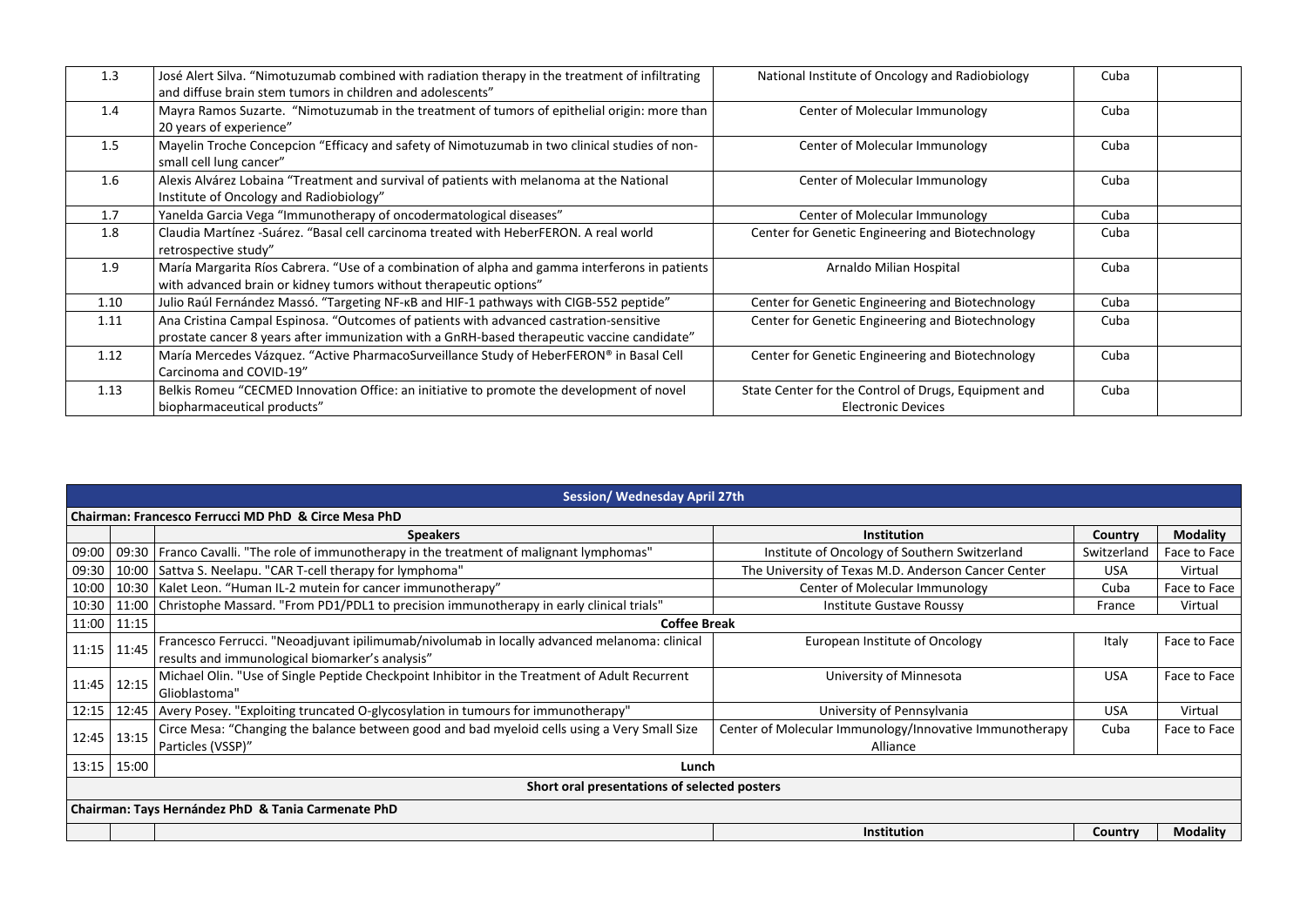| 15:00 15:15 |             | Camila Canaán-Haden Ayala "A novel PDL1-targeted vaccine elicits humoral and cellular<br>immunity for cancer immunotherapy"                                                                                         | Center for Genetic Engineering and Biotechnology | Cuba | Face to Face |
|-------------|-------------|---------------------------------------------------------------------------------------------------------------------------------------------------------------------------------------------------------------------|--------------------------------------------------|------|--------------|
|             | 15:15 15:30 | Cynthia González-Muñoz. "First evidences of the use of Itolizumab as a potential anti-checkpoint<br>inhibitor for the treatment of cancer patients and as treatment opportunity for multiple sclerosis<br>patients" | Center of Molecular Immunology                   | Cuba | Face to Face |
| 15:30 15:45 |             | Liliana Oliver. "Mitigating the Prevalence and Function of Myeloid-Derived Suppressor Cells by<br>Redirecting Myeloid Differentiation Using a Novel Immune Modulator"                                               | Center of Molecular Immunology                   | Cuba | Face to Face |
| 15:45       | 16:00       | Orlando Valdés. "Ganglioside containing nanoparticles: a novel approach to reprogram tumor-<br>altered myeloid compartment and overcome immunosuppression in breast cancer patients"                                | National Institute of Oncology and Radiobiology  | Cuba | Face to Face |
| 16:00       | 16:15       | Jorge Soriano "Effect of conventional chemotherapy regimens on circulating myeloid immune<br>cells in patients with solid tumors"                                                                                   | Hermanos Ameijeiras Hospital                     | Cuba | Face to Face |
| 16:15       | 16:30       | Janoi Chang. "PEGylation strategy for improved the antitumoral activity of the IL-2 mutant no<br>alpha"                                                                                                             | Center of Molecular Immunology                   | Cuba | Face to Face |
| 16:30       | 16:45       | Ana Victoria Casadesus. "A rationally-engineered IL-2 improves the antitumor effect of anti-<br>CD20 therapy"                                                                                                       | Center of Molecular Immunology                   | Cuba | Face to Face |
| 16:45       | 17:00       | Tays Hernández. "Moving towards better anti-CD20 therapies through the use of optimized IL-2<br>based immunocytokines"                                                                                              | Center of Molecular Immunology                   | Cuba | Face to Face |
|             |             | <b>Posters</b>                                                                                                                                                                                                      |                                                  |      |              |
|             | 2.1         | Liliana Oliver. "Mitigating the Prevalence and Function of Myeloid-Derived Suppressor Cells by<br>Redirecting Myeloid Differentiation Using a Novel Immune Modulator"                                               | Center of Molecular Immunology                   | Cuba |              |
|             | 2.2         | Rydell Alvarez. "Macrophage functional programming by immunomodulatory very small size<br>particles (VSSP)"                                                                                                         | Center of Molecular Immunology                   | Cuba |              |
|             | 2.3         | Orlando Valdés. "Ganglioside containing nanoparticles: a novel approach to reprogram tumor-<br>altered myeloid compartment and overcome immunosuppression in breast cancer patients"                                | National Institute of Oncology and Radiobiology  | Cuba |              |
|             | 2.4         | Jorge Soriano "Effect of conventional chemotherapy regimens on circulating myeloid immune<br>cells in patients with solid tumors"                                                                                   | Hermanos Ameijeiras Hospital                     | Cuba |              |
|             | 2.5         | Daylen Aguilar Noriega "Pharmacological inhibition of the protein kinase 2 modulates PD-L1<br>levels in non-small cell lung cancer cell lines"                                                                      | Center for Genetic Engineering and Biotechnology | Cuba |              |
|             | 2.6         | Camila Canaán-Haden Ayala "A novel PDL1-targeted vaccine elicits humoral and cellular<br>immunity for cancer immunotherapy"                                                                                         | Center for Genetic Engineering and Biotechnology | Cuba |              |
|             | 2.7         | Cynthia González-Muñoz. "First evidences of the use of Itolizumab as a potential anti-checkpoint<br>inhibitor for the treatment of cancer patients and as treatment opportunity for multiple sclerosis<br>patients" | Center of Molecular Immunology                   | Cuba |              |
|             | 2.8         | Anabel Lavastida Linares. "Characterization of immune infiltrating cells from different solid<br>tumors (preliminary results)"                                                                                      | Center of Molecular Immunology                   | Cuba |              |
|             | 2.9         | Javier Sánchez Ramírez. "Characteristics of the specific humoral immune response after active<br>immunotherapy with a VEGF vaccine. An overview of the results from three trials in cancer<br>patients"             | Center for Genetic Engineering and Biotechnology | Cuba |              |
|             | 2.10        | Carmen Viada. "Relationship of inflammation indexes with survival in cancer".                                                                                                                                       | Center of Molecular Immunology                   | Cuba |              |
|             | 2.11        | Janoi Chang. "PEGylation strategy for improved the antitumoral activity of the IL-2 mutant no<br>alpha"                                                                                                             | Center of Molecular Immunology                   | Cuba |              |
|             | 2.12        | Ana Victoria Casadesus. "A rationally-engineered IL-2 improves the antitumor effect of anti-<br>CD20 therapy"                                                                                                       | Center of Molecular Immunology                   | Cuba |              |
| 2.13        |             | Tays Hernández. "Moving towards better anti-CD20 therapies through the use of optimized IL-2<br>based immunocytokines"                                                                                              | Center of Molecular Immunology                   | Cuba |              |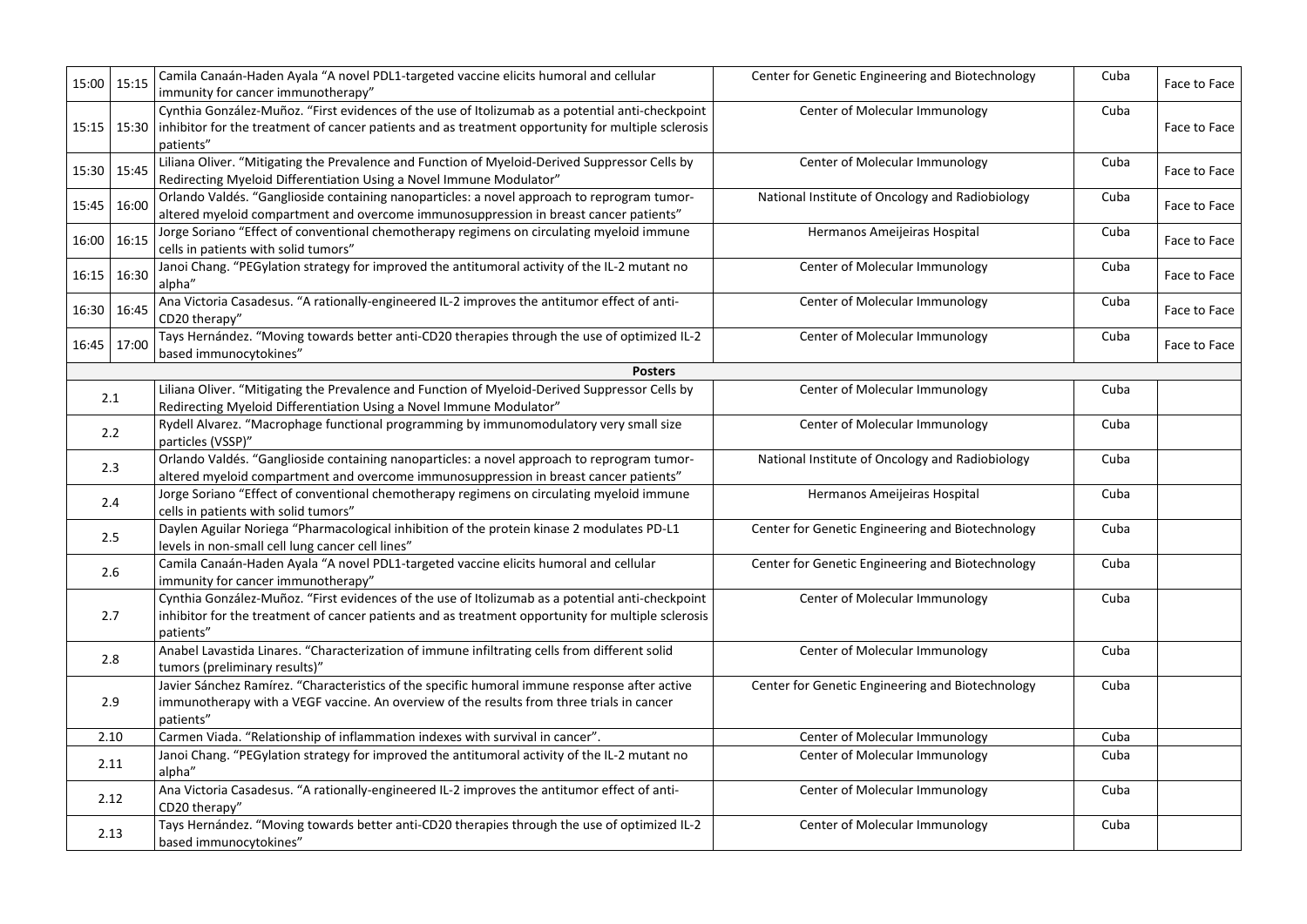|                                                     | <b>Session/ Thursday April 28th</b> |                                                                                                                                                                                               |                                                                              |            |                 |  |  |
|-----------------------------------------------------|-------------------------------------|-----------------------------------------------------------------------------------------------------------------------------------------------------------------------------------------------|------------------------------------------------------------------------------|------------|-----------------|--|--|
| Chairman: Mary Reid MD, PhD & Tania Crombet MD, PhD |                                     |                                                                                                                                                                                               |                                                                              |            |                 |  |  |
|                                                     |                                     | <b>Speakers</b>                                                                                                                                                                               | Institution                                                                  | Country    | <b>Modality</b> |  |  |
| 09:00                                               | 09:30                               | Mary Reid: "The Potential Role for EGF-depleting Immunotherapy for the Prevention of Lung<br>Cancer Development or Recurrence"                                                                | Roswell Park Comprenhensive Cancer Center                                    | <b>USA</b> | Face to Face    |  |  |
| 09:30                                               | 10:00                               | Tania Crombet Ramos. "Cimavax-EGF in the real-world scenario"                                                                                                                                 | Center of Molecular Immunology                                               | Cuba       | Face to Face    |  |  |
| 10:00 10:30                                         |                                     | Grace Dy. "CIMAvax-EGF in Combination with Nivolumab in Advanced Stage NSCLC"                                                                                                                 | Roswell Park Comprenhensive Cancer Center                                    | <b>USA</b> | Virtual         |  |  |
| 10:30 11:00                                         |                                     | Delvys Rodríguez-Abreu. "The EPICAL trial, a phase Ib study combining first line afatinib with<br>anti-EGF vaccination in EGFR-mutant metastatic NSCLC"                                       | Maternal and Child University Hospital Complex of the Gran<br>Canaria Island | Spain      | Face to Face    |  |  |
| 11:00                                               | 11:15                               | <b>Coffee Break</b>                                                                                                                                                                           |                                                                              |            |                 |  |  |
| 11:15 11:45                                         |                                     | Belinda Sanchez-Ramírez. "Cancer vaccines based on HER oncogenes"                                                                                                                             | Center of Molecular Immunology                                               | Cuba       | Face to Face    |  |  |
| 11:45 12:15                                         |                                     | Jesus Junco. "GnRH-Based Vaccine Candidate Directed to Prostate Cancer"                                                                                                                       | Center for Genetic Engineering and Biotechnology                             | Cuba       | Face to Face    |  |  |
| 12:15 12:45                                         |                                     | Alexei Fedorovish Licea Navarro. "Isolation of "Nanobodies" and rational design of "Picobodies"<br>for immunotherapy of solid tumors"                                                         | Center for Scientific Research and Higher Education of<br>Ensenada           | Mexico     | Face to Face    |  |  |
| 12:45 13:15                                         |                                     | David A. Largaespada. "Viral and NK cell therapy for peripheral nerve sheath tumors"                                                                                                          | Unniversity of Minnesota                                                     | <b>USA</b> | Virtual         |  |  |
| 13:15 15:00                                         |                                     | Lunch                                                                                                                                                                                         |                                                                              |            |                 |  |  |
|                                                     |                                     | Short oral presentations of selected posters                                                                                                                                                  |                                                                              |            |                 |  |  |
|                                                     |                                     | Chairman: Belinda Sánchez PhD & Orestes Santos MD                                                                                                                                             |                                                                              |            |                 |  |  |
|                                                     |                                     |                                                                                                                                                                                               | Institution                                                                  | Country    | <b>Modality</b> |  |  |
| 15:00   15:15                                       |                                     | Ramón Alberto Ortiz Carrodeguas. "Introduction of Cuban immmunotherapies for the treatment<br>of lung cancer in Villa Clara Province. A Population-based outcomes study in 2001-2019 period." | Celestino Hernández Hospital                                                 | Cuba       | Face to Face    |  |  |
| 15:15   15:30                                       |                                     | Raiza Ruiz Lorente. "Specific immunotherapy in cervical-uterine cancer with the CIMAvax-EGF<br>vaccine and the monoclonal antibody nimotuzumab"                                               | Ramón González Coro Hospital                                                 | Cuba       | Face to Face    |  |  |
| 15:30 15:45                                         |                                     | Soraida Acosta Brooks. "Survival in patients with non - small cell lung cancer vaccinated with<br>CIMAvax-EGF"                                                                                | Saturnino Lora Hospital                                                      | Cuba       | Face to Face    |  |  |
| 15:45 16:00                                         |                                     | Elia Neninger. "Long-term survival in advanced NSCLC treated with Cimavax EGF vaccine after<br>switch maintenance and in combination with first-line chemotherapy"                            | Hermanos Ameijeiras Hospital                                                 | Cuba       | Face to Face    |  |  |
| 16:00 16:15                                         |                                     | Orestes Santos. "CIMAvax-EGF improves survival in advanced NSCLC patients not progressing<br>after first line platinum-based chemotherapy and basal sEGF concentration above 870pg/mL"        | Center of Molecular Immunology                                               | Cuba       | Face to Face    |  |  |
| 16:15 16:30                                         |                                     | Jennysbel de la C Hernández. "Immune response in COPD patients after vaccination with<br>CIMAvax-EGF in a preventive scenario"                                                                | Center of Molecular Immunology                                               | Cuba       | Face to Face    |  |  |
| 16:30 16:45                                         |                                     | Sailyn Alfonso Alemán. "Long term survival in patients whit advanced NSCLC treated whit<br>racotumumab in switch maintenance: cases report"                                                   | Celestino Hernández Hospital                                                 | Cuba       | Face to Face    |  |  |
| 16:45 17:00                                         |                                     | Gretchen Bergado. "Downregulation of HER1 and HER2 induced by polyclonal antibodies and<br>their impact on tumor cells hallmarks in the context of activating mutations in HER1 and KRas"     | Center of Molecular Immunology                                               | Cuba       | Face to Face    |  |  |
| <b>Posters</b>                                      |                                     |                                                                                                                                                                                               |                                                                              |            |                 |  |  |
| 3.1                                                 |                                     | Ramón Alberto Ortiz Carrodeguas. "Introduction of Cuban immmunotherapies for the treatment<br>of lung cancer in Villa Clara Province. A Population-based outcomes study in 2001-2019 period." | Celestino Hernández Hospital                                                 | Cuba       |                 |  |  |
| 3.2                                                 |                                     | Elena García López. "Quality of life in patients with non-small cell lung cancer treated with the<br>combination of CIMAvax® EGF and Racotumomab"                                             | National Coordinating Center for Clinical Trials                             | Cuba       |                 |  |  |
| 3.3                                                 |                                     | Pedro Pablo Guerra Chaviano. "Organizational strategy for the administration of the CIMAvax-<br>EGF <sup>®</sup> vaccine in Primary Health Care"                                              | National Coordinating Center for Clinical Trials                             | Cuba       |                 |  |  |